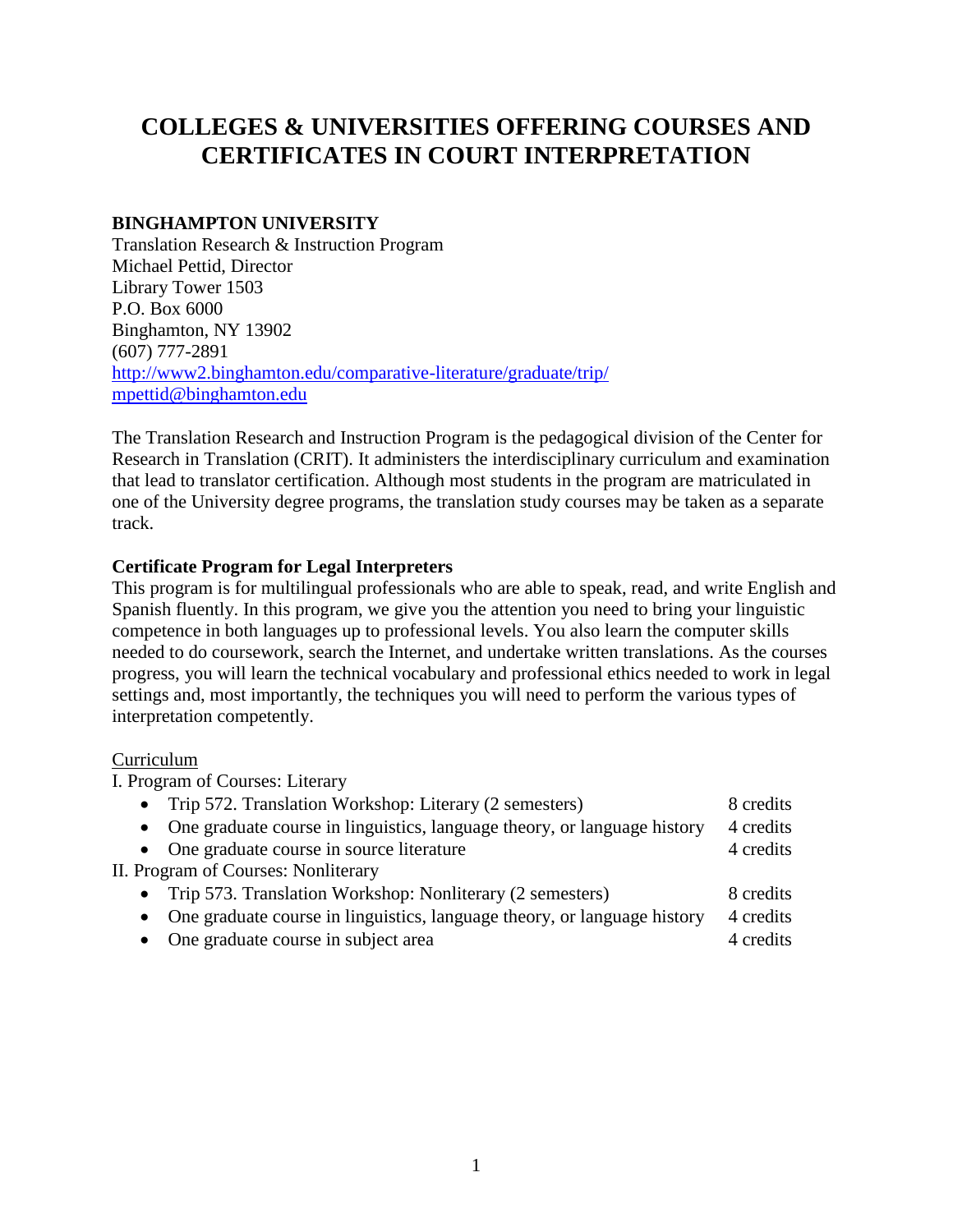#### **BOSTON UNIVERSITY**

Interpreter Certificate Program (Mandarin, Portuguese & Spanish) Center for Professional Education 808 Commonwealth Ave., Suite 270 Boston MA 02215 Phone: 1-866-633-9370 or 617-353-4497 [cpe@bu.edu](mailto:cpe@bu.edu)  <http://professional.bu.edu/programs/interpreter/> **Legal Interpreting Certificate**

The certificate program for Legal Interpreting will acquaint you with the various courts and other forums where this sort of interpreting most often takes place. Each forum and type of legal procedure is governed by different expectations, protocol, and vocabulary requirements for the interpreter. You'll study the professional ethics of legal interpreting, learn to apply formal rules and standards to specific situations, examine the specialized tools and skills of legal interpreting, and start working on your prospects.

The Legal Interpreting certificate program consists of an entrance test, five required courses, and an optional internship.

#### Core Courses

| INT001M        | Interpreter Test                                      |
|----------------|-------------------------------------------------------|
| <b>INT101M</b> | Introduction to Communication and Written Translation |
| <b>INT102M</b> | Interpreting I                                        |
| <b>INT106M</b> | Community/Public Service Interpreting                 |
| <b>INT103M</b> | Interpreting II                                       |
| <b>INT104M</b> | Legal Interpreting                                    |
| <b>INT400</b>  | Interpreter Internship                                |

## **BROOKDALE COMMUNITY COLLEGE**

Judicial/Medical and Community Interpreting Certificate (Portuguese and Spanish) Business and Community Development 765 Newman Spring/Summers Road Lincroft, New Jersey 07738-1543 Phone: 732-224-2315 Fax: 732-224-2664 Email: [bcd@brookdalecc.edu](mailto:bcd@brookdalecc.edu) [http://www.brookdalecc.edu/pages/3237.asp#Judicial\\_Medical](http://www.brookdalecc.edu/pages/3237.asp#Judicial_Medical)

The community need for qualified interpreters is critical**.** These programs are designed to train entry-level interpreters for service and employment opportunities. The instructions will incorporate "real life" samples of materials and situations that will be encountered in the field.

Two certificate programs in Interpreting are offered at Brookdale: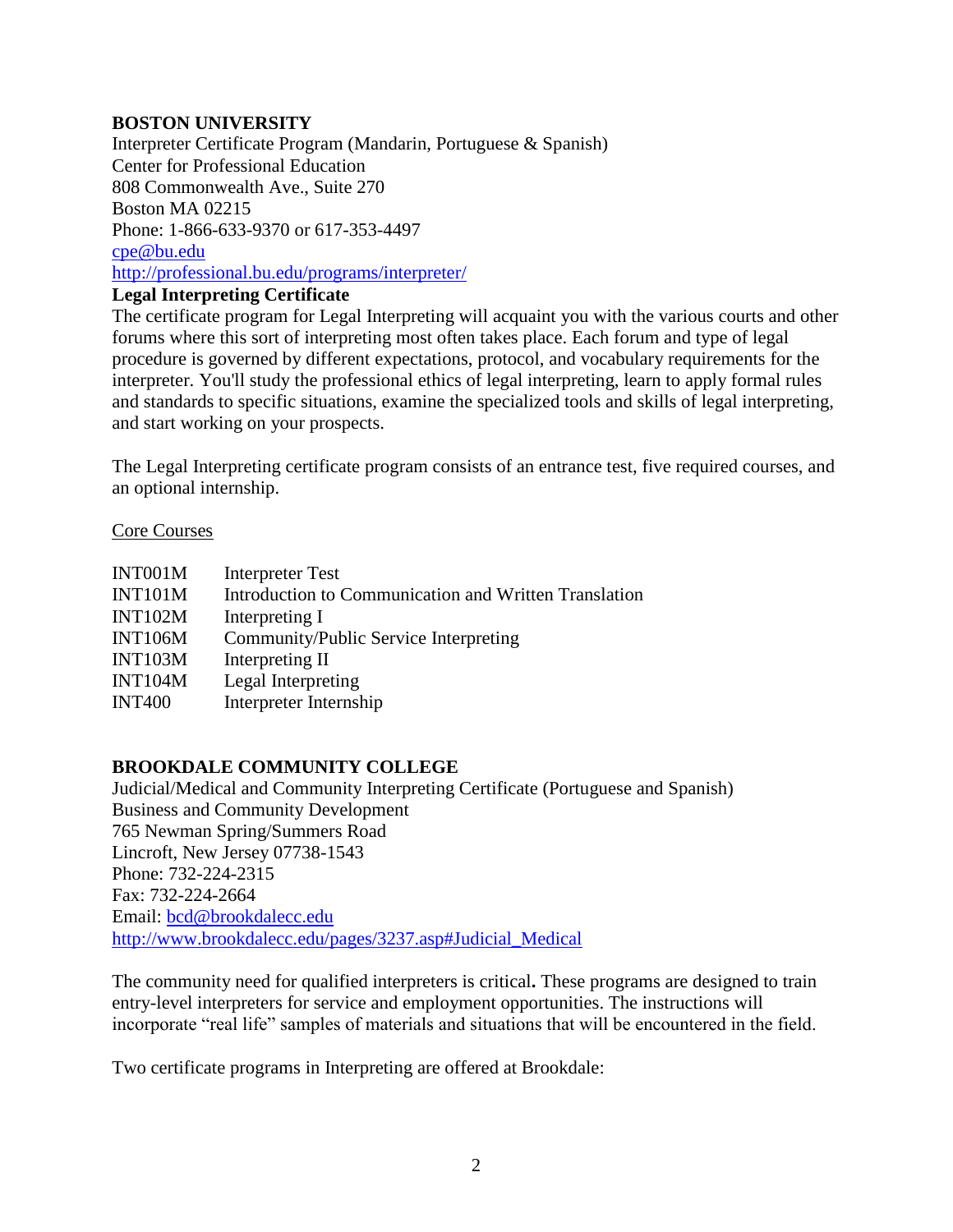- Certificate In Judicial And Medical Interpreting-English/Spanish or English/Portuguese (88 hours)
- Certificate In Community Interpreting-Generic (48 hours)

## **Certificate in Judicial And Medical Interpreting-English/Spanish or English/Portuguese** Prerequisites:

- Attend the four-hour Information Session Introduction To Interpreting
- Bilingual in English/Spanish or English/Portuguese

Program includes two levels of training with 88 hours of instruction in the following sequence of courses:

Level One (Classes are taken concurrently)

- Consecutive Interpreting-Generic
- Simultaneous Interpreting and Sight Translation-Generic

Level Two

- Judicial Interpreting English/Spanish OR English/Portuguese
- Medical interpreting English/Spanish AND English/Portuguese

## Attaining the Certificate

Students must pass with a minimum score of 70% two instructor-developed preparatory exams. (One retest is permitted for a fee of \$50). The exams are designed to assess the students' preparedness to take the New Jersey qualifying exam to become a court interpreter and the International Medical Interpreters Association (IMIA) interpreter certification exam.

Note: Students do not receive certification from the NJ judiciary or the IMIA. Also, students must complete and document 12 hours of observation in a judicial and/or medical setting AFTER completing one Level Two class.

## **Certificate in Community Interpreting-Generic**

The Certificate in Community Interpreting-Generic is for individuals who are bilingual in English and any other language. Students complete the two LEVEL ONE courses:

- Consecutive Interpreting-Generic
- Simultaneous Interpreting And Sight Translation-Generic

It comprises 48 hours of training and is designed for individuals who wish to work in entry level positions requiring bilingual proficiency such as intake workers for a court, in social services, in a medical setting or in education. A Certificate of Attendance is awarded with 80% attendance.

Prerequisites:

- Attend the four-hour Information Session Introduction to Interpreting
- Bilingual in English and any other language.

Note: These are not academic, for-credit courses and will not be accepted as meeting the ICP requirements for course work or continuing education units.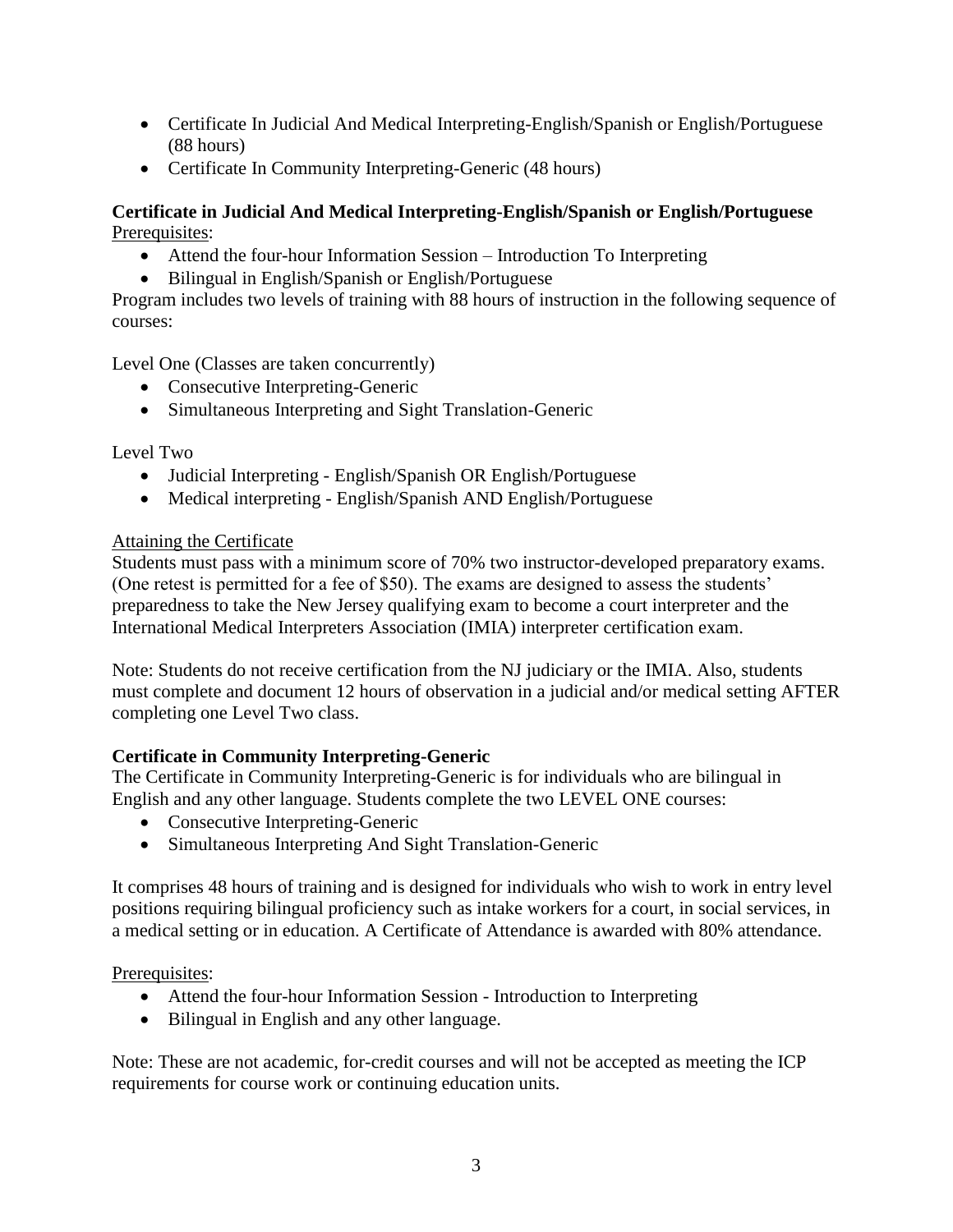#### **CALIFORNIA STATE UNIVERSITY, LOS ANGELES**

Division of Extended Education 5151 State University Drive Golden Eagle, West, Room 211 Los Angeles, CA 90032-8619 323-343-4900 FAX 323-343-4954 <http://www.calstatela.edu/extension/sub/professional/legalInter.htm> [jedmon2@cslanet.calstatela.edu](mailto:jedmon2@cslanet.calstatela.edu)

#### **Certificate in Legal Interpretation and Translation, English/Spanish – Spanish/English**

This certificate program, sponsored by the Division of Extended Education, trains you for county, state, and federal examinations required for employment as certified interpreters and translators. It also prepares you for positions in which Spanish/English interpreters are used by government agencies and private businesses in today's bilingual, bicultural world, including positions as telephone interpreters with Language Line Services. This program consists of seven courses. The program instructs students in how to sight translate, interpreter consecutively as well as simultaneously, and how to correctly translate legal, medical, business, and literary documents. The final program course also consists of intensive preparation and mock test session for the state or federal certification written and oral exams that are necessary to work as an interpreter for the courts.

#### **MONTCLAIR STATE UNIVERSITY**

Certificate Program in Translation and Interpretation in Spanish María José Vizcaíno, Director Spanish/Italian Department Montclair State University Schmitt Hall 205D 1 Normal Ave. Montclair, NJ 07043 (973) 655-4285 or (973) 655-7507 [garciavizcam@mail.montclair.edu](mailto:garciavizcam@mail.montclair.edu) <http://chss2.montclair.edu/spanish-italian/stranslation.htm>

#### **Translation and Interpretation Certificate**

The Translation and Interpretation in Spanish certificate, offered by the department of Spanish and Italian, provides basic preparation for entry-level translating and interpreting positions in government, telecommunications, the judiciary, the helping professions, business and the arts. It is designed for students who have good speaking and writing skills in both English and Spanish. The four-course sequence focuses on the specific skills of translation and interpretation.

The certification examination is given in May when the sequence of courses has been completed. Candidates select the language direction in which they will take the examination – English into Spanish or Spanish into English. Successful candidates receive a certificate in translation in the language direction of their examination.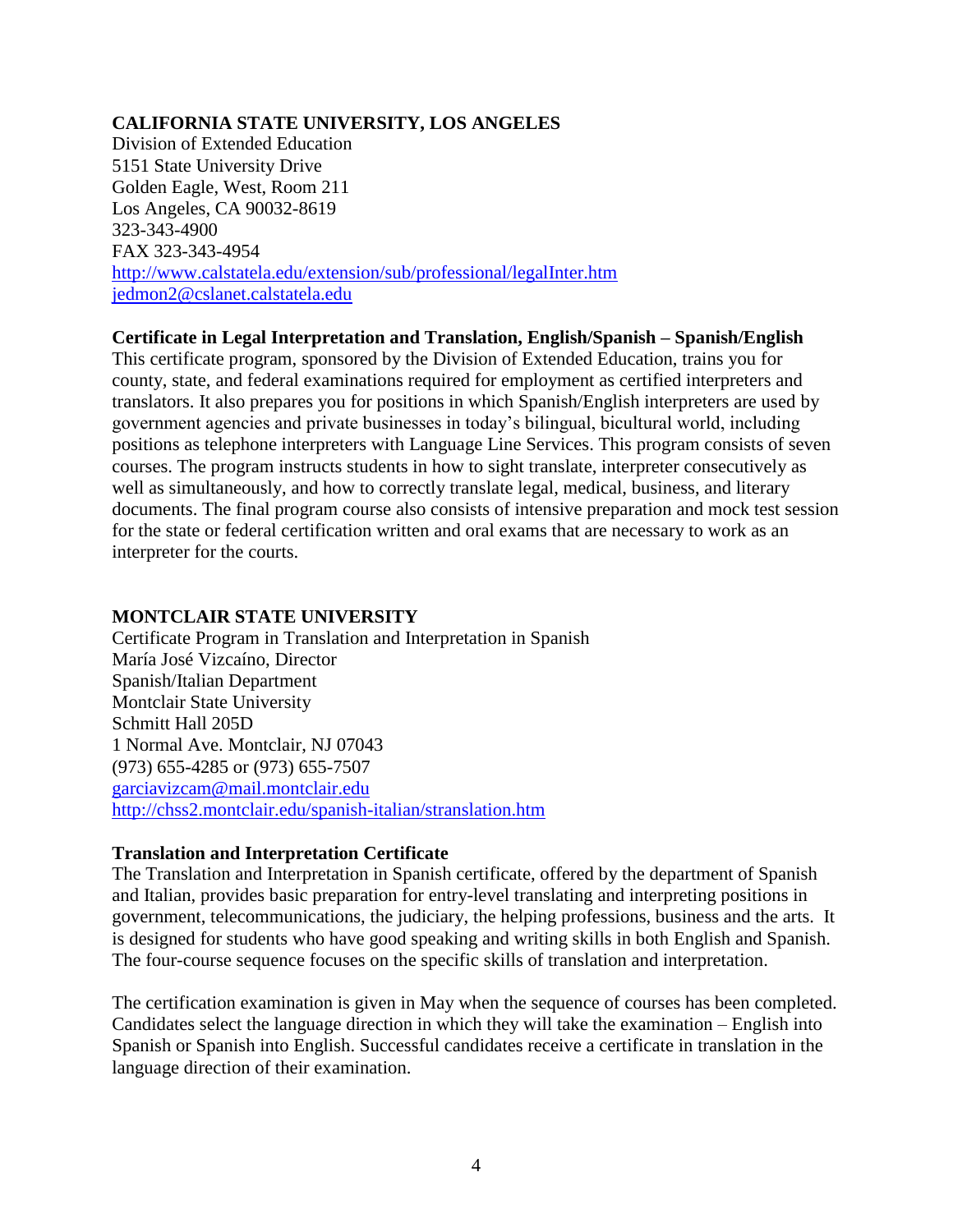## Requirements

Complete 4 courses for 12 semester hours: SPAN 507 - Translation and Health Services (3 hours lecture) SPAN 509 - Translation and the Law (3 hours lecture) SPAN 511 - Consecutive Interpreting (3 hours lecture) SPAN 512 - Simultaneous Interpreting (3 hours lecture)

#### **MONTEREY INSTITUTE OF INTERNATIONAL STUDIES**

Graduate School of Translation, Interpretation and Language Education 460 Pierce St Monterey, CA 93940 831-647-4123 <http://www.miis.edu/academics/programs/translationinterpretation/school>

#### **Degrees Offered**

MA in Translation & Interpretation MA in Translation

MA in Conference Interpretation MA in Translation & Localization Management

#### **Languages Offered**

The languages offered for the degrees in translation and interpretation are: Chinese, French, German, Japanese, Korean, Portuguese, Russian and Spanish. All of these languages are paired with English.

#### **Course Descriptions**

#### Introduction to Interpretation

Introduces students to conference interpretation in general and consecutive interpretation in particular. Lays a foundation for the development of professional skills in consecutive interpretation, emphasizing the ability to understand and analyze a message in the source language (SL) and convey it in the target language (TL0 in a straightforward and clear manner. Develops students' ability to identify, analyze, and paraphrase the meaning in the SL and establish logical relations between its components. Emphasis is placed on active listening and concentration skills, memory the ability to abstract information for subsequent recall, and basic elements of note-taking. At the end of the course, students are able to interpret extemporaneous passages that are on topics familiar to them and are between three and five minutes in length. In language-specific sessions and joint sessions with other language programs, students are introduced to the skill of consecutive interpreting in both theory and practice. They practice listening to and repeating the content of passages of increasing length and difficulty. Students hone their public-speaking skills by developing and delivering speeches. Content is interpreted on topics from daily life, current events and the media, and general areas of personal interest to students.

#### Intermediate Interpretation – Consecutive and Simultaneous

Builds on the practical and theoretical foundation laid in Introduction to Interpretation. In consecutive, students learn to identify the implicit structural organization of an extemporaneous speech by presenting and interpreting speeches of this type. Reinforces ability to perceive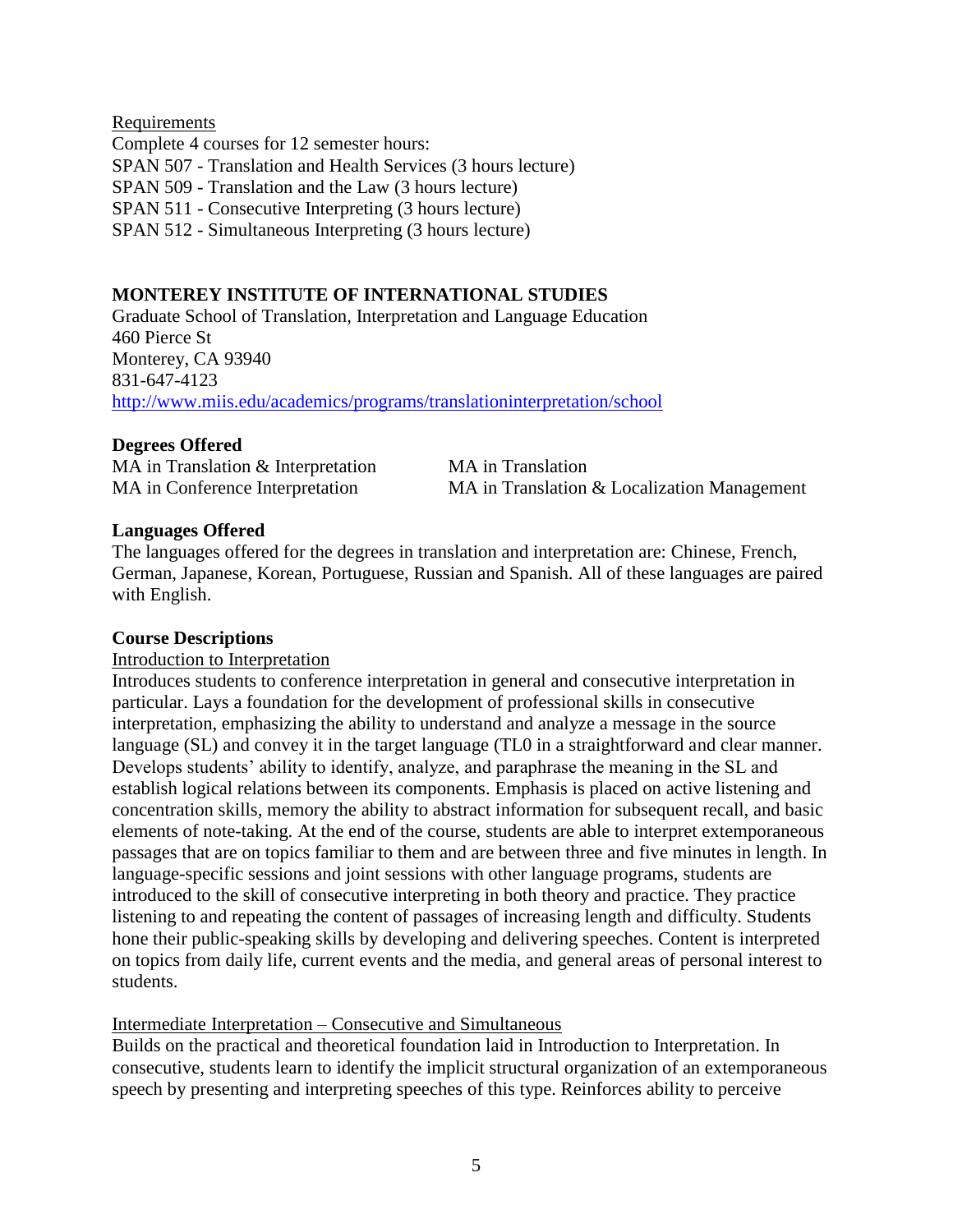essential meaning and further develops note-taking techniques. Emphasizes clarity of expression, correct style and grammar, proper diction, and polished presentation. Students also expand their active vocabulary to include the terms and idioms that frequently occur in extemporaneous speeches. At the end of the course, students are able to interpret passages that are delivered extemporaneously, are of moderate difficultly, and are derived from professional settings. These passages vary from one to several paragraphs in length depending upon language combination, direction, and source content. In simultaneous, students are introduced to basic strategies of interpreting in this mode in the booth. Begins with a general introduction and follows up with a series of preparatory exercises helping students develop the concentration necessary for listening and speaking at the same time, mastering voice management, and Acquiring smooth delivery techniques. Students learn to analyze discourse for meaning while rendering a coherent version in the TL with correct grammar, diction and style. At the end of the course, students are able to interpret passages that are between eight and ten minutes in length. Content on a wide range of topics and current events is interpreted, with some emphasis placed on business and economics. Course assignments include readings and research on class topics, presentations, practice, graded exercises, and peer and self-assessment. The frequency, nature, and structure of course assignment s and examinations are at the discretion of the instructors of record.

#### Advanced Interpretation II – Consecutive and Simultaneous

This course is the counterpart to Advanced Interpretation I. Students are expected to interpret speeches of considerable difficulty and complexity and to cope with the types of challenges that are likely to be encountered in professional settings. Provides final preparation for the Professional Examinations. In consecutive interpretation, emphasis is placed on both science and technology and political rhetoric, requiring particular attention to nuance and tone. Students learn the vernacular of political speeches and other challenging material while sharpening listening, processing, and note-taking functions. In simultaneous interpretation, advanced instruction is given for difficult speeches. Emphasizes following the logic of complex scientific and technical discourse, and remaining faithful to the style and tone of persuasive political discourse. Students are also introduced to simultaneous interpretation with text. They learn how to draw upon outlines, transcripts, slides and transparencies, and other written materials to enhance the accuracy and completeness of their interpretation. Emphasis is placed on text preparation strategies and efficient use of textual materials while on the air. Content on a wide range of topics and current events is interpreted, with emphasis placed on topics congruent with current market demand for interpretation in the relevant language combination(s). Course assignments include readings and research on class topics, presentations, practice, graded exercises, and peer and self-assessment. At the end of the course, students are expected to interpret difficult speeches in professional settings. In consecutive, students are called upon to interpret passages that are several paragraphs in length. In simultaneous, students are able to interpret passages that are between fifteen and twenty minutes in length. The frequency, nature, and structure of course assignments and examinations are at the discretion of the instructor(s) of record.

#### Court Interpreting

Familiarizes students with the techniques and terminology of consecutive and simultaneous interpreting and the practical considerations particular to judicial and quasi-judicial settings. Builds on the foundation established in the Legal Translation course. Attention is given to the registers of speech encountered in typical legal proceedings, including street slang, police jargon,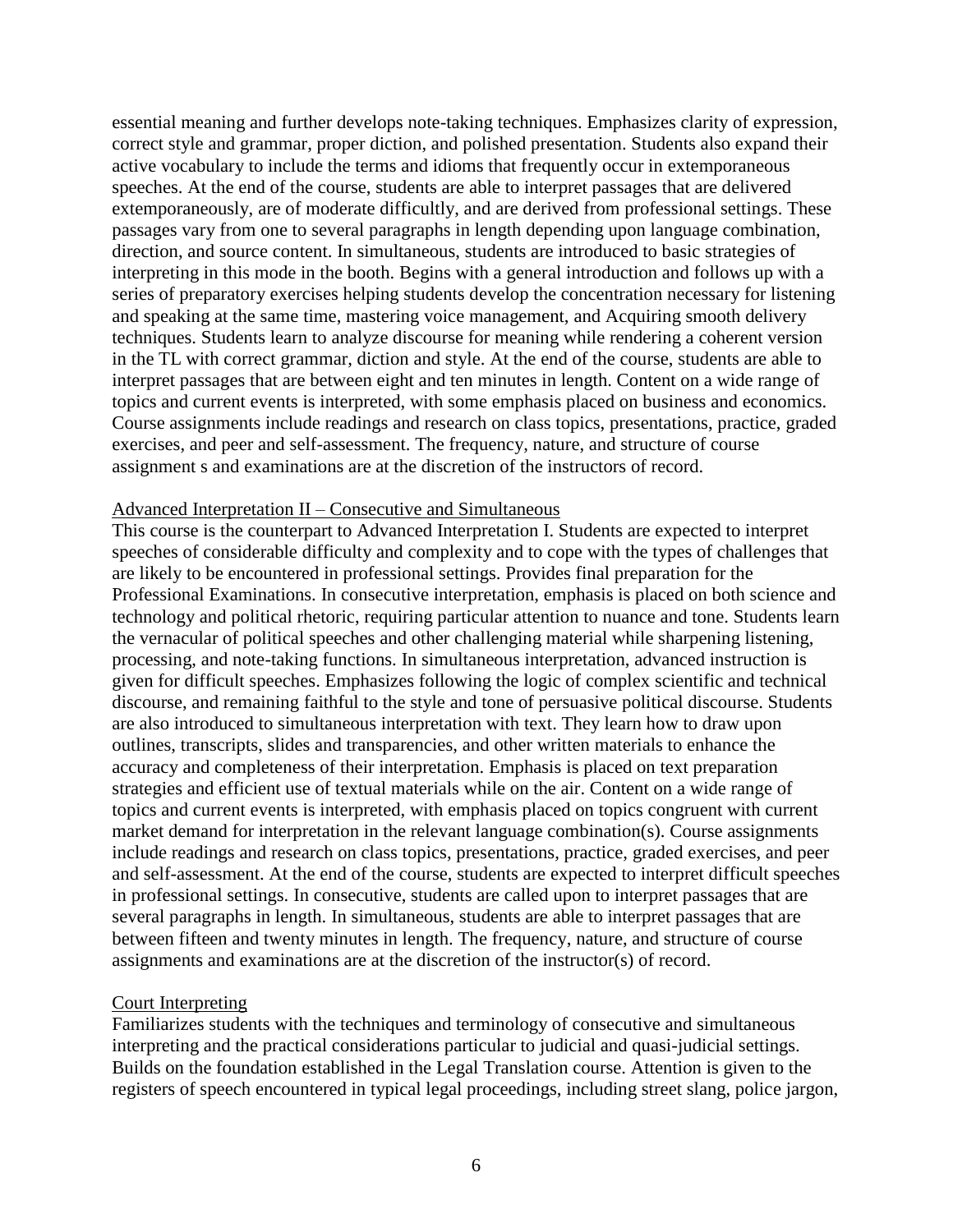legal terms, and technical testimony. Students learn courtroom protocol, witness control techniques, and review the practical implications of the court interpreter code of ethics.

#### Practicum in Interpretation

Facilitates the transition from the classroom to the first professional assignment by offering students a wide range of interpretation experiences. Advanced interpreting students become comfortable with working in settings in which different modes of interpretation are called for and where relay interpretation is the norm. Students provide simultaneous and consecutive interpretation at Monterey Institute public events and taped conferences, for Institute interdisciplinary courses, and as part of community outreach; the also work intensively together in multilingual practice groups during the semester. Reinforces the concept of reflective practice, requiring students to evaluate their own performance as well as that of their peers. Students are expected to complete an interpretation portfolio.

#### Action Research in Interpretation Studies/Practicum

Establishes a theoretical foundation for a career in interpreting through enculturation in the community of professional practice. Introduces students to the interdisciplinary field of Interpretation Studies through multiple perspectives, including readings, classroom discussions, and interactive lectures by professors and guest speakers. Gives a general overview of past and present research and discusses why and how theory can be leveraged to enhance professional practice. Provides a multilingual forum for cognitive apprenticeship grounded in Schon's concept of the reflective practitioner. Creates an environment in which students can reflect on their learning experience and thus develop the skills required for consecutive and simultaneous interpretation more efficiently and effectively. Drawing on the Practicum in Interpretation and language-specific interpretation classes, students identify salient areas of emphasis in their own interpreting, and design and conduct action research projects aimed at developing their expertise. Research results are presented in class for peer discussion and feedback. Students are expected to complete an action research proposal project that includes a 10-page paper.

#### Public Speaking for Interpreters

Increases flexibility of students' expression while they learn to speak before an audience. In the first four weeks students read texts as written, varying their presentations as appropriate to the subject matter; in the second four weeks they paraphrase from English to English, transmitting the complete message of the original text through changes in vocabulary and structure. Throughout the course students complete projects in vocabulary study and text analysis.

## Translation and Interpretation as a Profession

This course is designed as a series of interactive workshops and presentations by guest speakers/presenters facilitated by the instructors. It also avails itself of workshops offered by GSTI Career Development. The goals for the course are: Enhance professional identity as interpreter and/or translator; Build practical knowledge of professional practices, organizations, institutions in the industry; Identify and pursue professional opportunities and trends; Become familiar with the community of professional interpreters through interaction with members of the profession, professional organizations and institutions in the language industry; Devise and execute a Career Management Action Plan (CMAP) and develop related tools (e.g. resume, invoice form, job-lead tracking system, network strategy).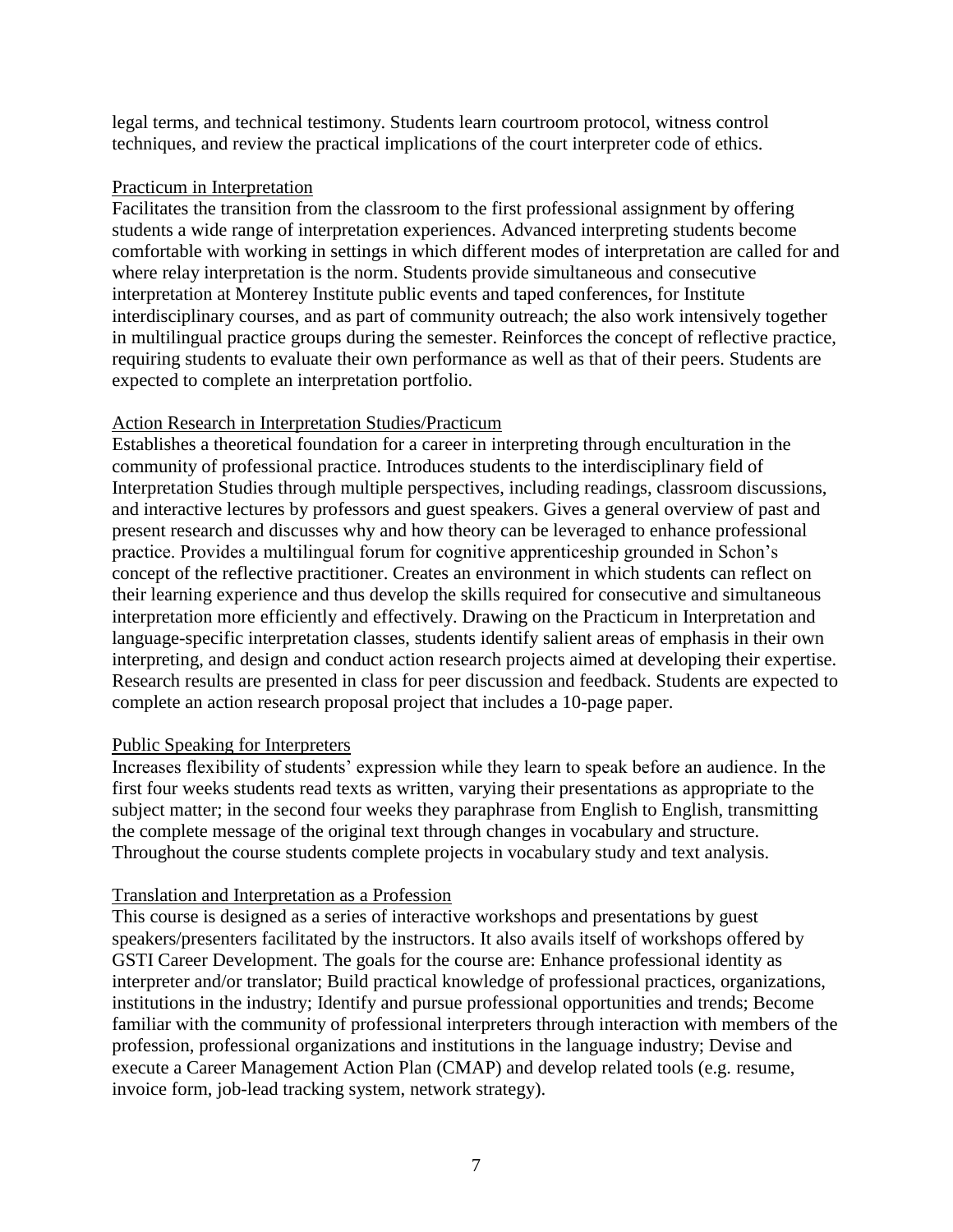#### **NEW YORK UNIVERSITY**

School of Continuing and Professional Studies Milena Savova, Director Foreign Languages, Translation and Interpreting 10 Astor Place, Suite 505 New York, NY 10003 (212) 998-7030 <http://www.scps.nyu.edu/areas-of-study/foreign-languages/professional-certificates/> [scps.foreignlanguages@nyu.edu](mailto:scps.foreignlanguages@nyu.edu)

#### **Certificate in French to English Simultaneous Interpreting**

This program is designed for individuals with a mastery of both French and English. The program consists of one course of 80 contact hours delivered in an intensive four week format. As a prerequisite to entering the program, all prospective students must pass an oral entrance exam in both languages to determine linguistic competence and general cultural preparation. The exam consists of a telephone interview. Please contact the department for an appointment.

#### **Certificate in Court Interpreting - Spanish/English**

This program is designed for individuals with a mastery of both languages. As a prerequisite to entering the program, all prospective students must pass an oral proficiency test both in Spanish and English to determine their linguistic competence and general cultural preparation.

Certificates are awarded to students who successfully complete the following courses with an average grade of B or better:

- Fundamentals of Court Interpreting
- Court Procedures
- Translation for Interpreters
- Consecutive Interpreting
- Simultaneous Interpreting I
- Simultaneous Interpreting II

## **Certificate in Translation - English to Spanish or Spanish to English**

This program is intended for linguistically skilled individuals of diverse professional and educational backgrounds who seek to develop abilities in the field of translation.

#### **Certificate in Translation - French to English, German to English, English to Portuguese**

This program is intended for linguistically skilled individuals of diverse professional and education backgrounds who seek to develop abilities in the field of translation.

#### **Online Certificate Programs**

This program is available to distance learning students. Contact the school for current offerings and information.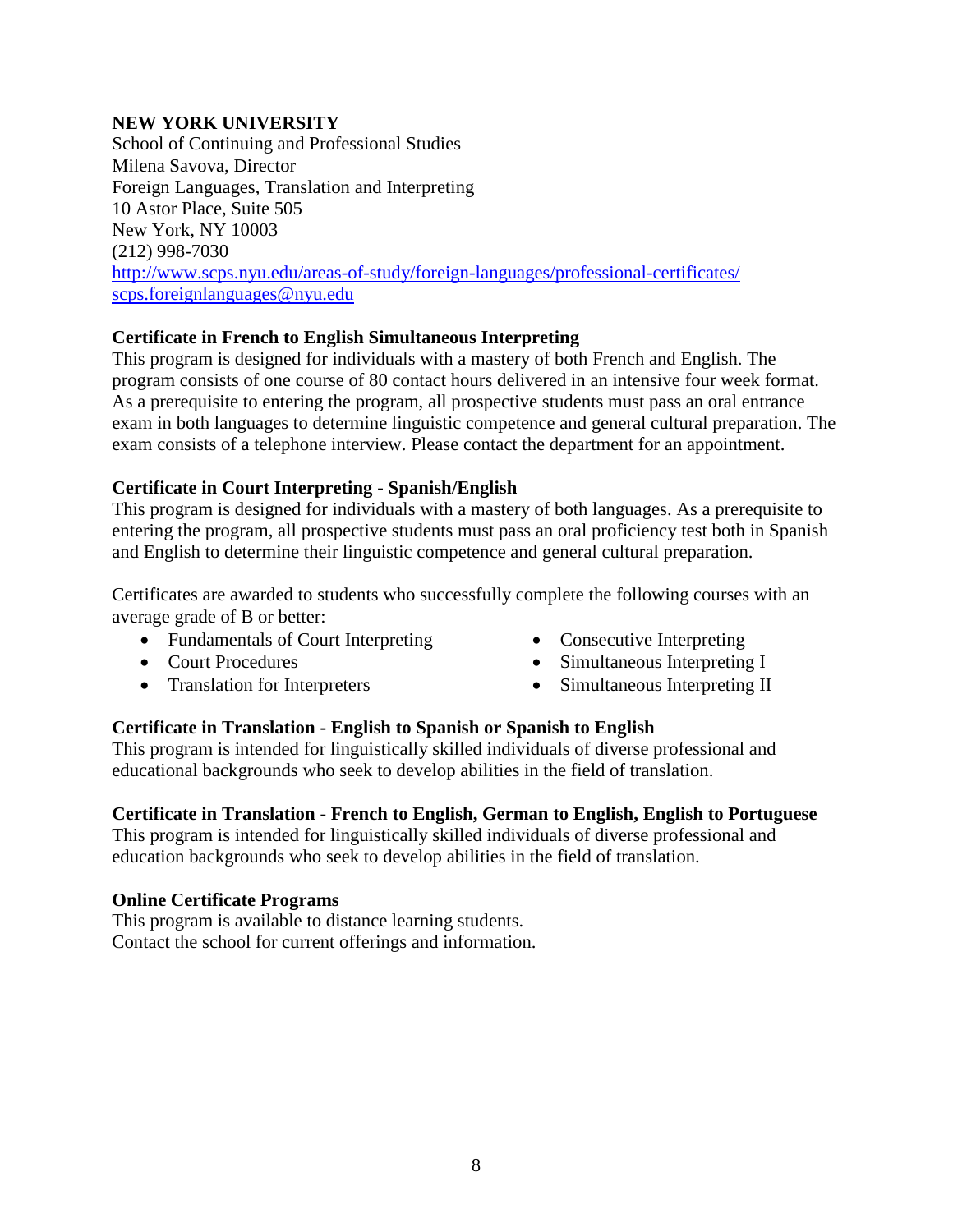#### **RUTGERS UNIVERSITY**

Translation and Interpretation Program Department of Spanish and Portuguese Carpender House 105 George Street New Brunswick, NJ 08901-1414 Phone: 732-932-9323 Fax: 732-932-9837 <http://translation.rutgers.edu/home-mainmenu-1> [tiprogram@spanport.rutgers.edu](mailto:tiprogram@spanport.rutgers.edu)

The Translation and Interpreting program at Rutgers was one of the first programs in this discipline in the United States. During the last 20 years, graduates from the Spanish Translation and Interpretation program have achieved wide recognition within the field and hold leading positions in translation companies around the United States and Europe, within state and federal courts and medical facilities. The program offers BA, MA and certificates in Spanish-English Translation and Interpreting.

Our program has an extensive network of translation and interpreting companies and agencies in which students complete their internships and practicums. Among others, we work closely with the Language Service Section of the New Jersey Administrative Office of the Courts (for Court Interpreting Certification), with the Interpreter Project at Robert Wood Johnson Medical School (Medical Interpreting), Legal Services of New Jersey (Legal Translation) and with a large number of translation companies in the NJ-NY area.

NOTE: These courses are primarily for Spanish students, but a limited number of students who work in other languages will be admitted depending on a number of circumstances. These are graduate courses so only persons with a bachelor's degree are eligible to enroll.

The following courses have been offered in the past and are ordinarily available to interpreters of any language when taken for graduate credit during a summer session.

16:617:531, Introduction to Computer-Assisted Translation

Discussion of translation memory, storage of term bases, and file maintenance for CAT tools. Introduction to major CAT software. Hands-on practice in computer lab. Students may work in the second language of their choice. Conducted in English.

16:617:533, Introduction to Theory and Practice of Interpreting

Pre-requisite: Prior study or experience in translating and/or interpreting, or permission of WLI. Credit is not given for this course and 16:940:575. Principal target language is Spanish; other languages to be offered based on student demand and availability of qualified instructors. Discussion of variant modes of interpreting (consecutive, simultaneous, liaison) and specific fields (medical, legal). Shadowing, note taking, public speaking, consecutive, liaison and simultaneous interpreting.

16:617:535, Introduction to Court Interpreting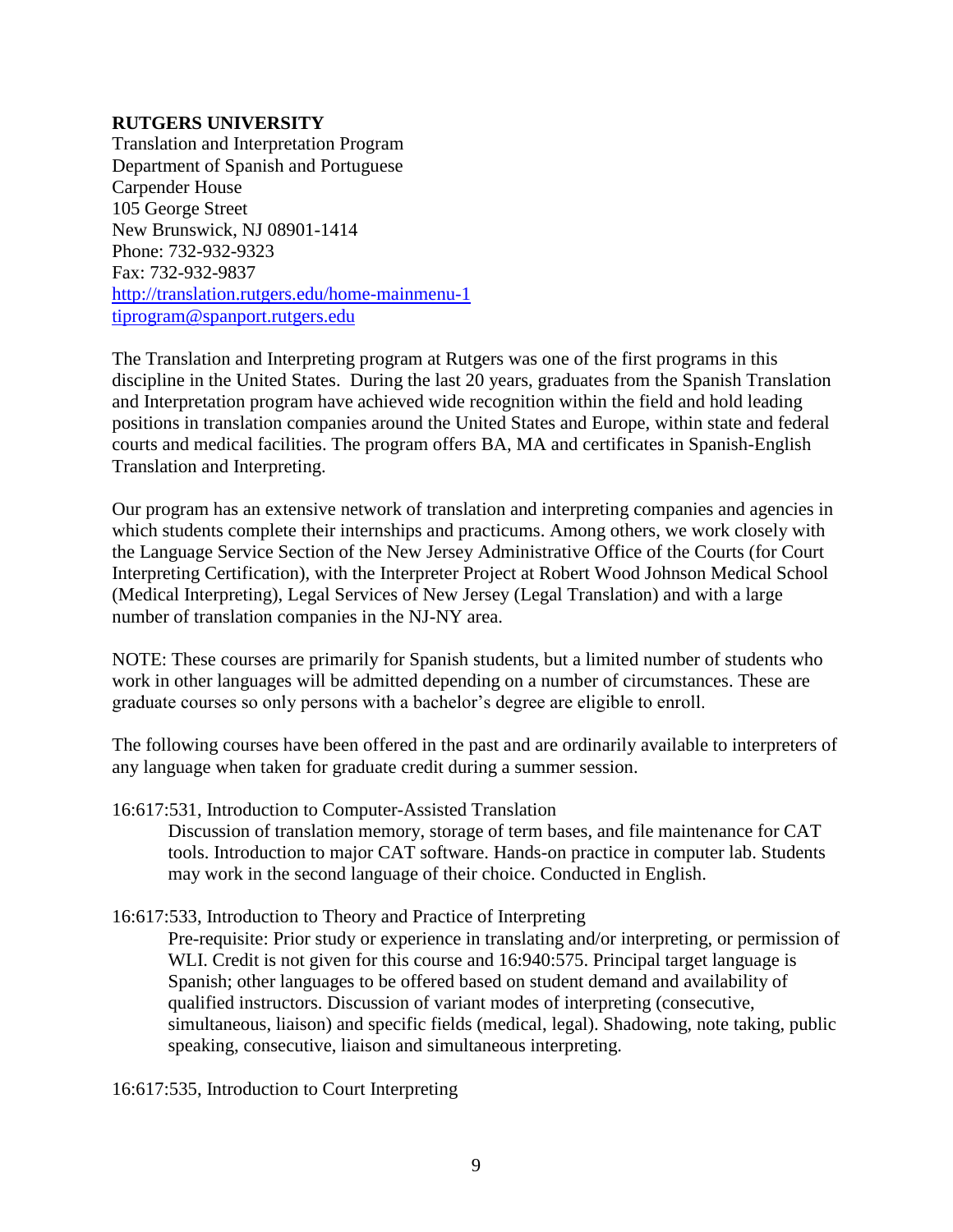Prerequisite: 16:617:533; registration by special permission. Open to all languages. Code of ethics. Review of court procedures and basic English legal terminology. Student development of terminology in their respective target languages. Presentation of mock trials.

For up-to-date offering go to<http://wli.rutgers.edu/rti-main>

## **SAN FRANCISCO STATE UNIVERSITY**

Eric Bishop, Program Director College of Extended Learning 835 Market Street, 6th Floor San Francisco, CA 94103-1901 415-817-4223 FAX 415-817-4299 [brahman@sfsu.edu](mailto:brahman@sfsu.edu)  <http://www.cel.sfsu.edu/interpretation/>

## **Spanish/English Interpretation Certificate Curriculum, Legal/Court**

The Spanish/English Interpretation Certificate Program is designed to develop the interpreting skills necessary for performance as a Spanish/English interpreter in the courts, in state agencies, and in the medical evaluation system of workers' compensation. It is specifically designed to prepare participants to pass the State of California Court Interpreter Certification Exam. The program faculty is made of state-certified court interpreters.

## Required Courses:

## FL 400 Introduction to Interpreting

This intensive introductory course is designed for students who want to develop their English/Spanish skills in the field of legal/court interpretation and the medical evaluation system of workers' compensation. Following exercises to enhance memory and mental agility, students will learn interpreting theory. The fundamentals of simultaneous, consecutive and sight interpretation will be introduced with an emphasis on the criminal justice system and vocabulary development. This course is a comprehensive introduction to the language skills required to pass the state interpreter examinations

## FL 401 Sight Translation

This course is designed to assist students in understanding legal and other written documents commonly used in civil and criminal courts and to translate these documents orally in the target language in a public situation. The emphasis is on legal vocabulary development in both Spanish and English using legal documents from a variety of Spanish-speaking countries. Literary and current events are also used when appropriate. Tone, proper register, delivery and accuracy are stressed.

FL 403 Consecutive Interpretation I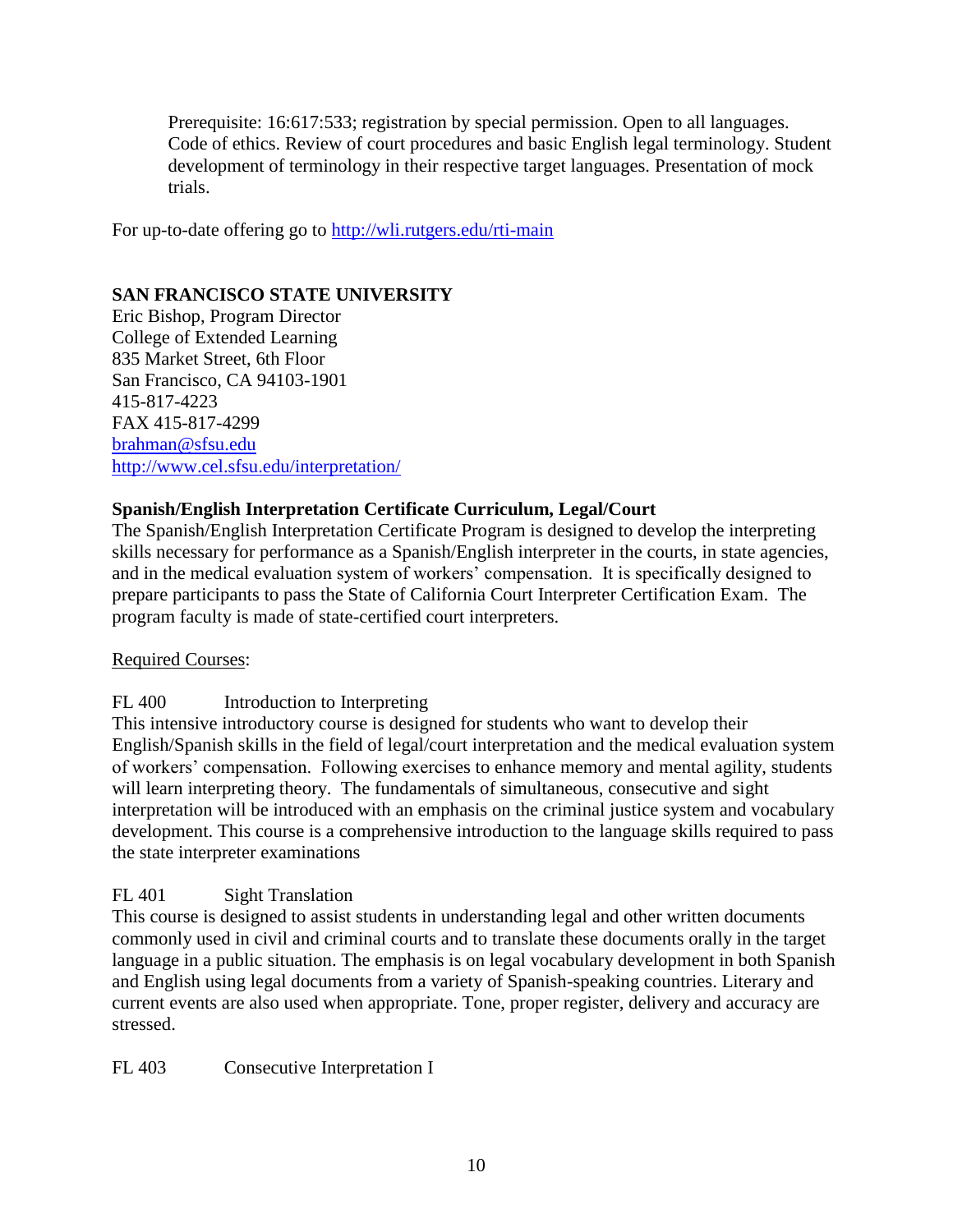This course emphasizes the acquisition of skills in the consecutive mode of interpretation in legal proceedings such as arraignments, pretrial hearings, depositions, trials and administrative hearings. In class practice sessions and assignment are used to develop memory, acquire relevant courtroom terminology, develop familiarity with idiomatic expressions and slang likely to be used by Spanish speaking witnesses and defendants, and to discuss ethical issues and courtroom protocol Material will include courtroom scripts and tapes.

## FL 405 Consecutive Interpretation II

This course provides advanced practice in the consecutive mode of interpretation in legal proceedings including pretrial hearings, preliminary examinations, motions and trials in state and federal courts, as well as depositions, medical/psychiatric examinations and Administrative hearings. Material is more complex than in FL 403. Emphasis is on extended recall, communicating nuances, maintaining register and equanimity in more demanding situations. Inclass practice sessions are designed to improve memory, learn note-taking when appropriate and Acquire relevant terminology.

## FL 407 Simultaneous Interpretation I

This course emphasizes the development of simultaneous interpretation skills from English to Spanish as practiced in legal proceedings. Students will practice with tape-recorded legal texts at a slow to medium rate of speech; develop skills in shadowing and simultaneous interpretation of legal texts (English to Spanish), increasing from 100 to 140 words per minutes. Continued acquisition of general legal vocabulary and ways to cope with unknown terms, memory lapses and loss of concentration are emphasized. Intensive laboratory practice sessions are included.

## FL 409 Simultaneous Interpretation II

This course provides practice in simultaneous interpretation skills from English into Spanish in more complex legal proceedings than in FL 407. Students practice with tape recorded legal texts at a moderate to fast rate of speech (140 words per minute and faster). Material used contains testimony of expert witnesses, legal motions, jury instructions, and other more complex material, and requires acquisition of specialized terminology such as forensic pathology.

## Other courses:

## FL 9914 Advanced Interpreting & Oral Exam Prep

This course is designed to prepare students to take the oral portion of the California Court Interpreter Examination for Spanish and English. This course is for students who possess the necessary expertise and proficiency in sight translation, consecutive interpretation, and simultaneous interpretation. Students will grapple with more difficult and technical texts. All three modes of court interpretation will be practiced during each class. Students will be tested every class to prepare for the oral exam.

## SPAN 365 Medical Interpretation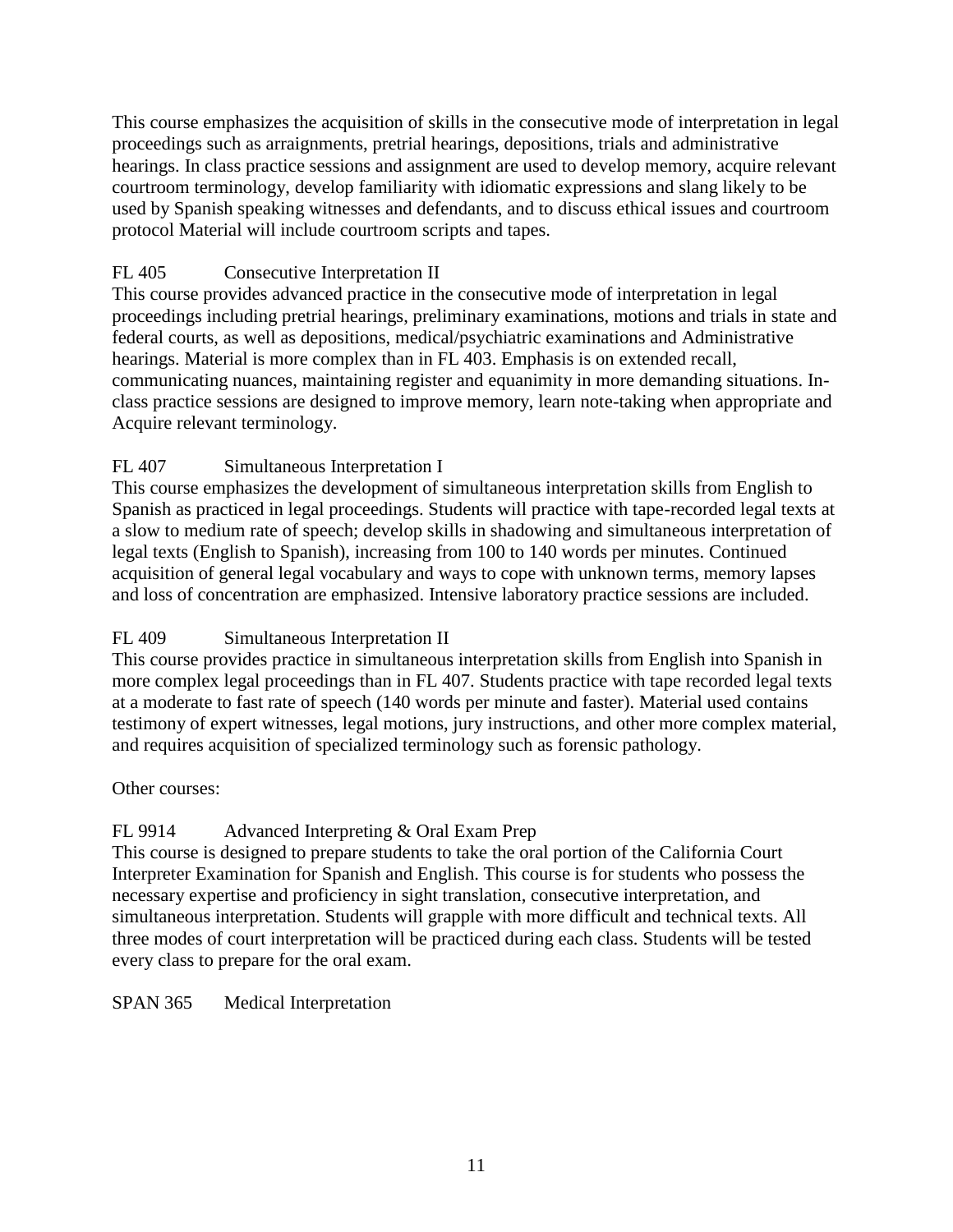## **THE NATIONAL CENTER FOR INTERPRETATION**

PO Box 210432 Tucson AZ 85721-0432 800 E University Blvd, Suite 200 Tucson, AZ 85719 Phone: (520)-621-3615 Fax: (520)-624-8130 [ncitrp@email.arizona.edu](mailto:ncitrp@email.arizona.edu)  [http://nci.arizona.edu](http://nci.arizona.edu/) 

The National Center for Interpretation offers a wide variety of courses, training programs and workshops in legal and medical interpretation and translation both at the main campus and throughout the country.

NCI understands that interpretation is both an art and a science, requiring very specialized training. Our federally certified and highly experienced instructors, combined with our extensive curriculum, offer a level of quality not easily matched.

The CITI is committed to providing students with individual attention. Much of the institute is spent in the language laboratory and small group workshops, working closely with instructors and fellow students on simultaneous and consecutive interpretation and sight translation techniques and strategies. Lab work is combined with lecture, maximizing the impact of both. Lecture topics run the gamut of areas essential to working interpreters, from legal procedure, drugs, weaponry, ethics and protocol, to memory development techniques, note-taking skills, and test preparation.

The objective of the CITI curricula is to provide maximum time-on-task to increase the benefit gained from practice sessions and critiques with faculty members. Additionally, comprehensive diagnostic testing is performed at the start and end of each institute, to give you a detailed analysis of how your language and interpreting skills have improved during the institute.

#### **Agnes Haury Summer Institute**

The Agnese Haury Institutes for Interpretation (AHI) are the longest-running intensive Spanish-English interpreter training programs in the United States. Created in 1983 to prepare interpreters for the rigors of the newly created Federal Court Interpreter Exam, The AHI has been setting the standard in intensive career preparation for interpreters for 30 years.

The 3-Week Court Interpreter Training Institute (CITI) and the 2-Week Medical Interpreter Training Institute (MITI) give you the option to focus your practice and studies depending on your goals as a professional interpreter.

These courses are available onsite in Tucson, AZ each June. There are opportunities to apply for tuition assistance.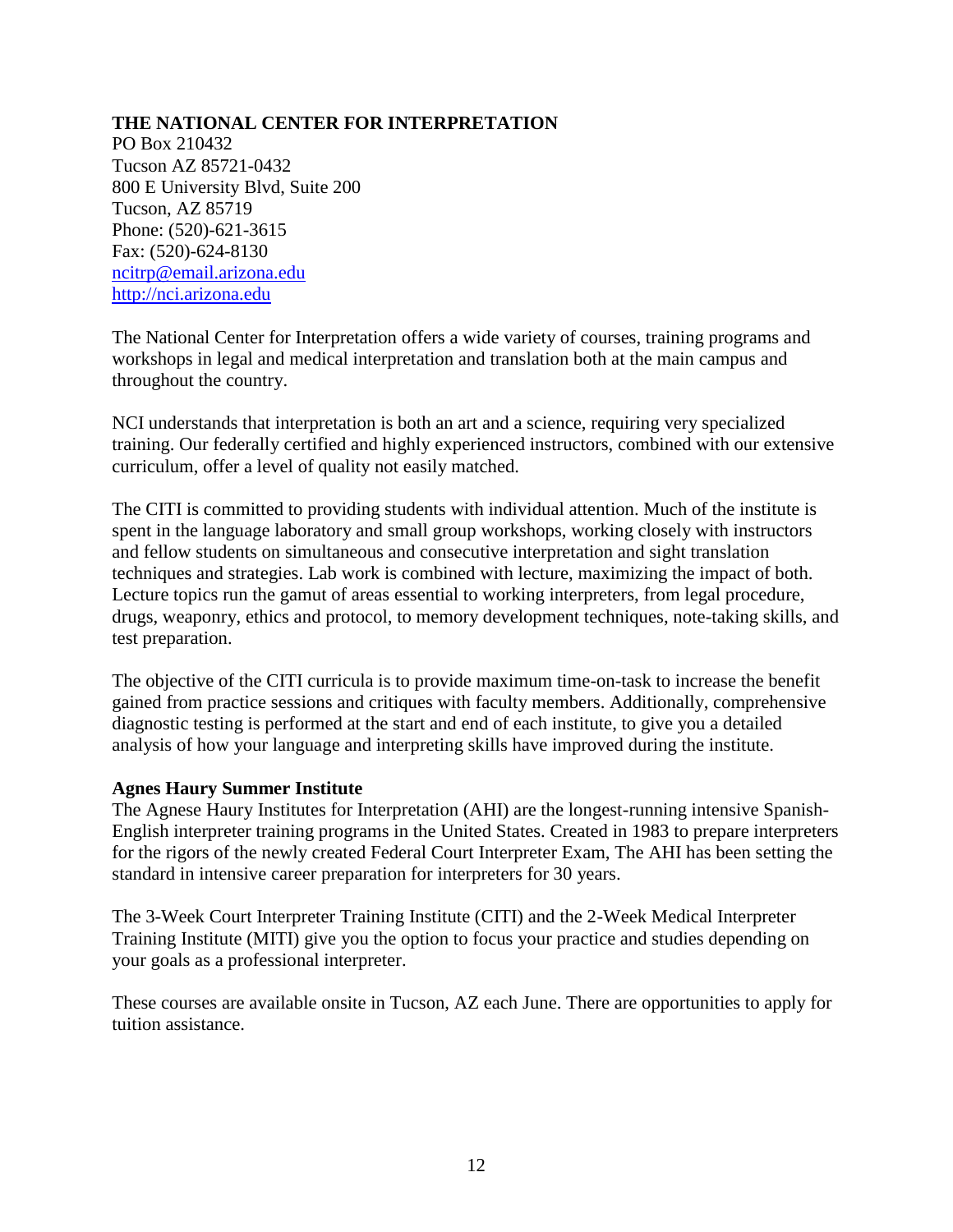## **UNION COUNTY COLLEGE**

Interpreting Spoken Language Certificate Program Professor John DiFiore, Director Elizabeth Campus E-500 12 West Jersey Street Elizabeth, NJ 07201 (908) 965-2345 [difiore@ucc.edu](mailto:difiore@ucc.edu) <http://www.ucc.edu/academics/certificates/intspolan.aspx>

## **Interpreting Spoken Language Certificate**

This program prepares its graduates to become court interpreters. Fluency in both English and at least one other language is required for admission to the program. Students will develop their interpreting ability with courses that focus on consecutive interpreting, simultaneous interpreting, and sight translation. Students will also be prepared to enter the workforce as freelance interpreters by learning about how to succeed in the field of professional interpreting and translating. Ethical issues and the responsibilities of the interpreter are also taught.

The specific objectives of this program are that the graduate must be able to demonstrate:

- the ability to perform simultaneous interpreting;
- the ability to perform consecutive interpreting;
- the ability to perform sight translation of legal documents;
- the ability to pass the new Jersey State Certification Exam for Court Interpreters at the level of Journeyman;
- the knowledge of techniques necessary to maintain and improve one's interpreting skills after graduation;
- the ability and the knowledge to enter the workforce as a professional freelance interpreter;
- an awareness of the diverse cultural factors which play a crucial role in language interpreting; and
- an awareness of the ethical principles and responsibilities underlying the role of court interpreter.

Graduates will be prepared to enter the workforce as freelance or court interpreters by learning about how to succeed in the field of professional interpreting and translating.

#### Recommended Course Sequence

(Based on satisfaction of all Basic Skills requirements and prerequisites)

INT 101 - Interpreting I

INT 102 - Interpreting II

INT 105 - Role of Interpreter

TRN 101 - Intro to Written Translation

ENG 101 - English Comp I OR

ENG 111 & ENG 112 - English Comp. For Speakers of Other Languages

ENG 128 - Dynamics of Communication

ENG 129 - Public Speaking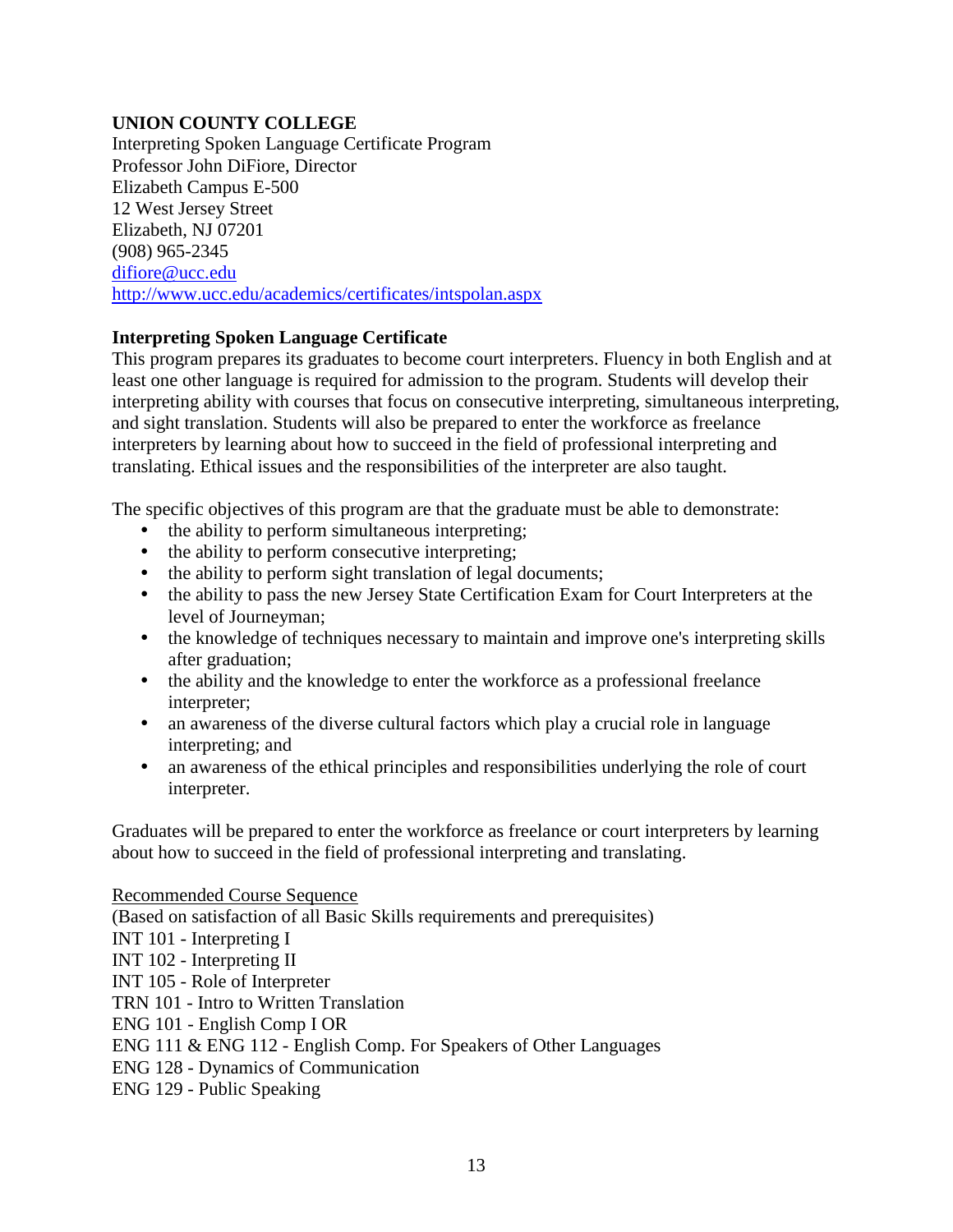Elective - Mathematics OR Science Elective - Social Science Elective - Humanities (ENG 112 serves as a Humanities elective)

ATTENTION: The interpreting courses are language neutral, i.e., they are taught in English and do not provide specific instruction in other languages. Students are ordinarily grouped by language so that language-specific activity in languages other than English is a function of a group process and does not involve specific guidance from faculty.

# **Other Colleges & Resources Offering Training for Interpreters and Translators**

## **FLORIDA INTERNATIONAL UNIVERSITY**

Court Interpreting Certificate Program Deuxième Maison, Room 480 11200 SW 8th Street Miami, FL 33199 Phone: 305-348-2851 Fax: 305-348-1085 Email: [modlang@fiu.edu](mailto:modlang@fiu.edu) <http://w3.fiu.edu/translation/images/T&Ihome.htm>

## **HUNTER COLLEGE**

Continuing Education at Hunter College 10th Floor East, Room E1022 695 Park Avenue New York, NY 10065 Phone: (212) 650-3850 Fax: (212) 772-4302 E-mail: [ce@hunter.cuny.edu](mailto:ce@hunter.cuny.edu) <http://www.hunter.cuny.edu/ce/certificates/translation-interpretation>

This program provides up to 120 hours of professional training in translation and interpretation techniques. Our skilled instructors have the educational background and the real-world experience to best prepare you for work in this exciting and growing field. The courses run at night from our convenient Manhattan location and the program can be completed in a year. This is a non-credit certificate program.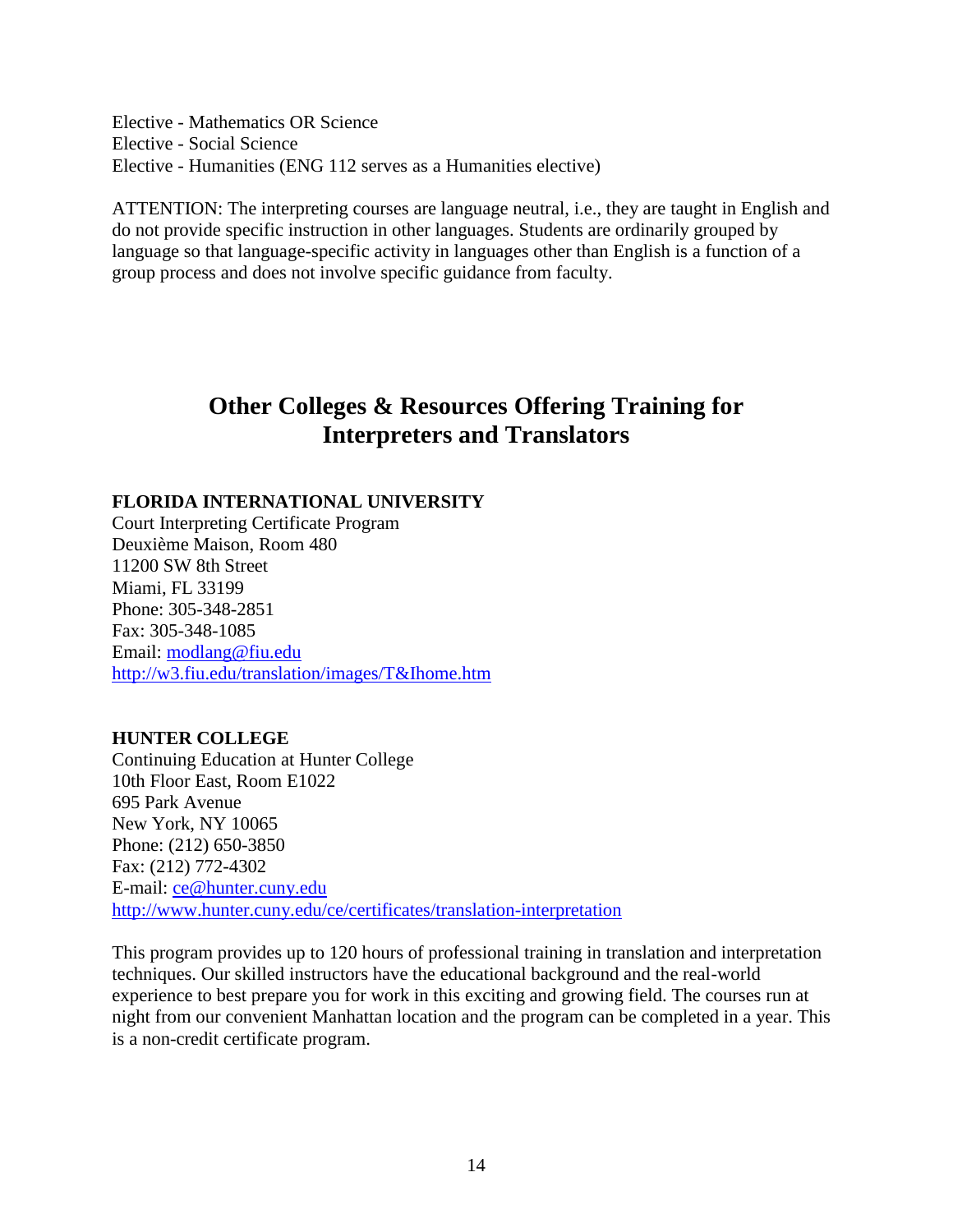## **NATIONAL CENTER for STATE COURTS - ENGLISH PRACTICE EXAMINATION KIT**

The All English Practice Examination Kit is now available. The kit includes the following:

- Instruction Manual
- CD with audio files containing the practice exam and a passing performance on the examination
- Hard copies of the test scripts

## Background

The Kit is designed to provide purchasers with a step-by-step process to increase their understanding of four basic things:

- $\triangleright$  What a real NCSC performance examination looks like, including the "scoring units." Practicing with the kit before taking an operational examination will give the individual an opportunity to take a practice examination and score it in much the same way that trained raters do for the actual examinations.
- $\triangleright$  The scoring methodology used by NCSC to score oral examinations in a fair and consistent way. Purchasers will create their own scoring dictionaries and in the process, learn how to research words and phrases like the trained raters do and make decisions about what should be acceptable or not and why.
- $\triangleright$  What a passing performance is really like. A certified interpreter took the practice examination as a favor to the NCSC and staff recorded that performance. Listening to the passing performance will give the purchaser a feel for what actual raters will do when one takes an operational examination.
- $\triangleright$  Self-assessment of one's own level of skill and readiness to take an NCSC exam. The purchaser will have the opportunity to take the practice examination in a way that closely replicates the actual test environment and to fairly and objectively assess his or her current level of skill. Candidates should be able to recognize strengths, identify weaknesses, and learn what additional training or practice is needed to improve performance.

If one completes all of the assignments in a step-by-step manner and in the order provided, users should gain a better understanding of what a real exam is like. More importantly, users should gain a more realistic view of their own level of performance.

Sales price of the kit: \$39.95 ea. + shipping and handling. You may order your Kit online at [https://apps.ncsc.org/examkit/cipek-eng-order.asp.](https://apps.ncsc.org/examkit/cipek-eng-order.asp)